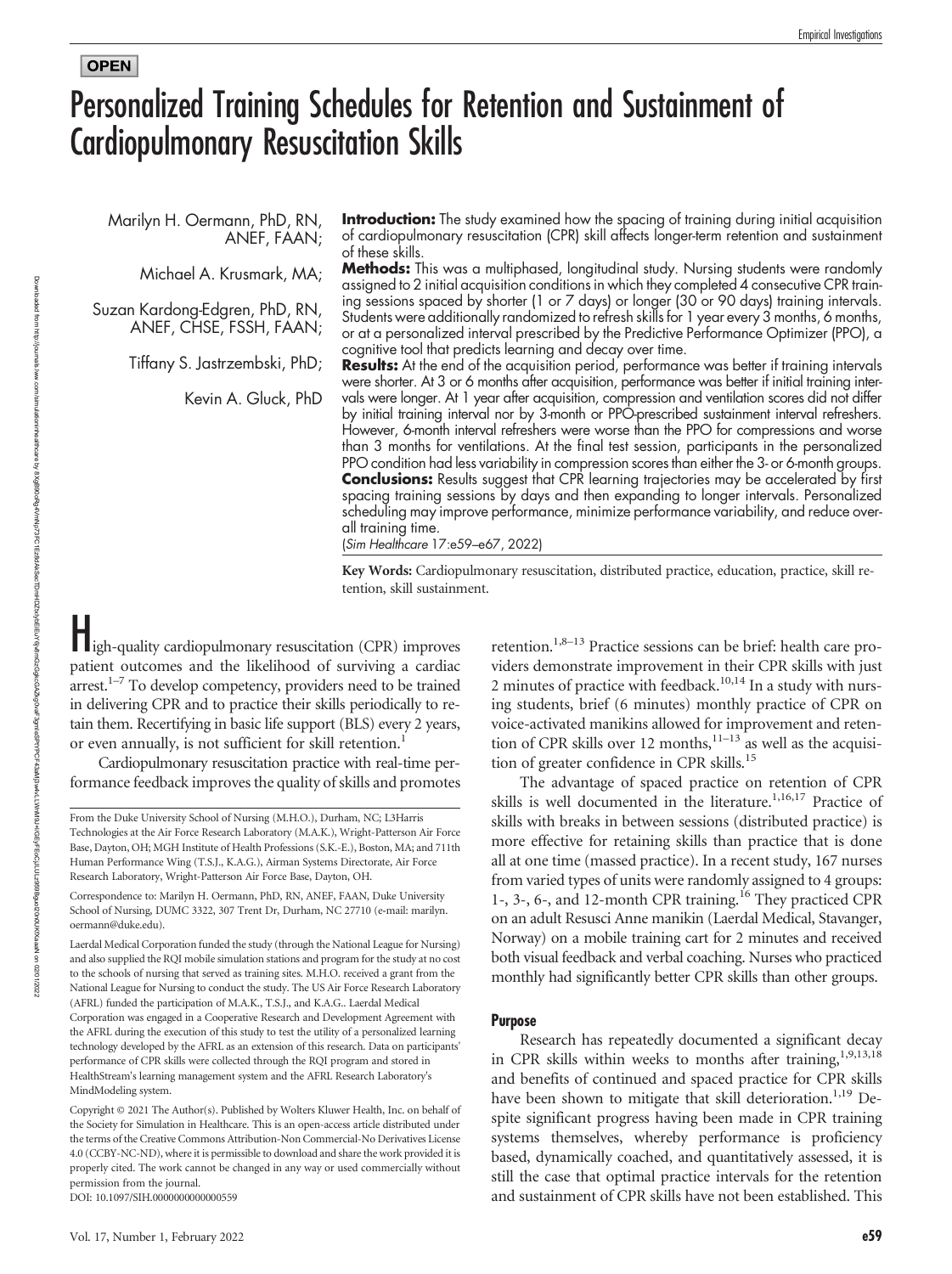research seeks to leverage insights from the cognitive science and educational psychology disciplines and applies a state-ofthe-art cognitive modeling tool known as the Predictive Performance Optimizer (PPO), to computationally bring to bear known human learning and memory regularities and deliver adaptive and personalized training prescriptions to learners based on individual learning needs. $^{20}$  The PPO consists of a set of nested mathematical equations that capture robust human learning, retention, and memory phenomena in the cognitive science literature associated with the temporal dynamics of learning and forgetting. These include the power law of learning, the power law of forgetting, the spacing effect, and effects of relearning.20–<sup>27</sup> The PPO has been revealed to outperform competing models via extensive evaluation efforts.<sup>24</sup> For a more thorough description of the mechanics of the cognitive model within the PPO, see the study by Walsh et al.<sup>20</sup>

Although researchers have posited that effects of spacing are an empirically supported principle for effective learning,<sup>28,29</sup> and that optimal CPR practice intervals will vary depending on the learner, $<sup>1</sup>$  research evaluating personalized approaches for</sup> scheduling CPR maintenance training has not yet been conducted. This work represents the first prescriptive field study of its kind. In this study, we specifically examine how the spacing of training during the initial acquisition of CPR skill affects CPR skills retention and sustainment. Going a step further than most studies,<sup>26</sup> the current study also examined the longer-term sustainment of CPR skill over a 1-year period.

We hypothesized that because the PPO would prescribe more frequent refreshers for students who demonstrated difficulty reaching the 75 overall compression score proficiency standard, that performance would have been remediated through increased training by the end of the 1-year sustainment period, and the mean overall compression score for those in the PPO group would be greater than 75. We also hypothesized that more participants in all groups would perform above threshold at the end of the study, because of general learning effects from the CPR training. For consistently higher performers, we expected that the PPO would prescribe less frequent refreshers, because their performance would have stabilized greater than 75, and maintenance of skill would be less subject to decay. Thus, we hypothesized that participants in the PPO group would complete fewer refreshers on average compared with those in the 3-month group. Because the PPO prescription interval was constrained to a 6-month maximum retention interval, we hypothesized that high performers would have equivalent refreshers to the 6-month group, and intermediate performers would fall between the 3- and 6-month groups.

# **METHODS**

### Design

This was a multiphased, longitudinal study that evaluated how nursing students' CPR skills changed based on different spaced training schedules. Students were randomly assigned to 2 initial acquisition conditions in which they completed 4 consecutive CPR training sessions spaced by shorter (1 or 7 days) or longer (30 or 90 days) training intervals.<sup>30</sup> Students in each acquisition interval condition were additionally randomized into 3 retention/sustainment conditions in which they refreshed their CPR skills over a period of 1 year at intervals of every 3 months, every 6 months, or at a personalized interval prescribed by the PPO. For participants in the PPO condition, as soon as participants completed a session, the PPO analyzed their learning history on overall compression scores and prescribed the date for their next refresher training session. The PPO-prescribed intervals between refreshers that were optimized so that students quickly reached and sustained an overall compression score of 75, which is considered passing as measured by the Resuscitation Quality Improvement (RQI) system used in this study. Student performance on ventilations did not factor into the PPO prescriptions.

Retention of CPR skill was evaluated by comparing the last session of the acquisition phase (baseline) to the next session afterward, at 3 months, 6 months, or PPO-prescribed intervals. Sustainment was evaluated by comparing this baseline with the final session of the study, which was 1 year out from baseline. During each session, participants completed a pretest, defined as a blinded (no feedback) assessment; training,



FIGURE 1. Participant flow chart.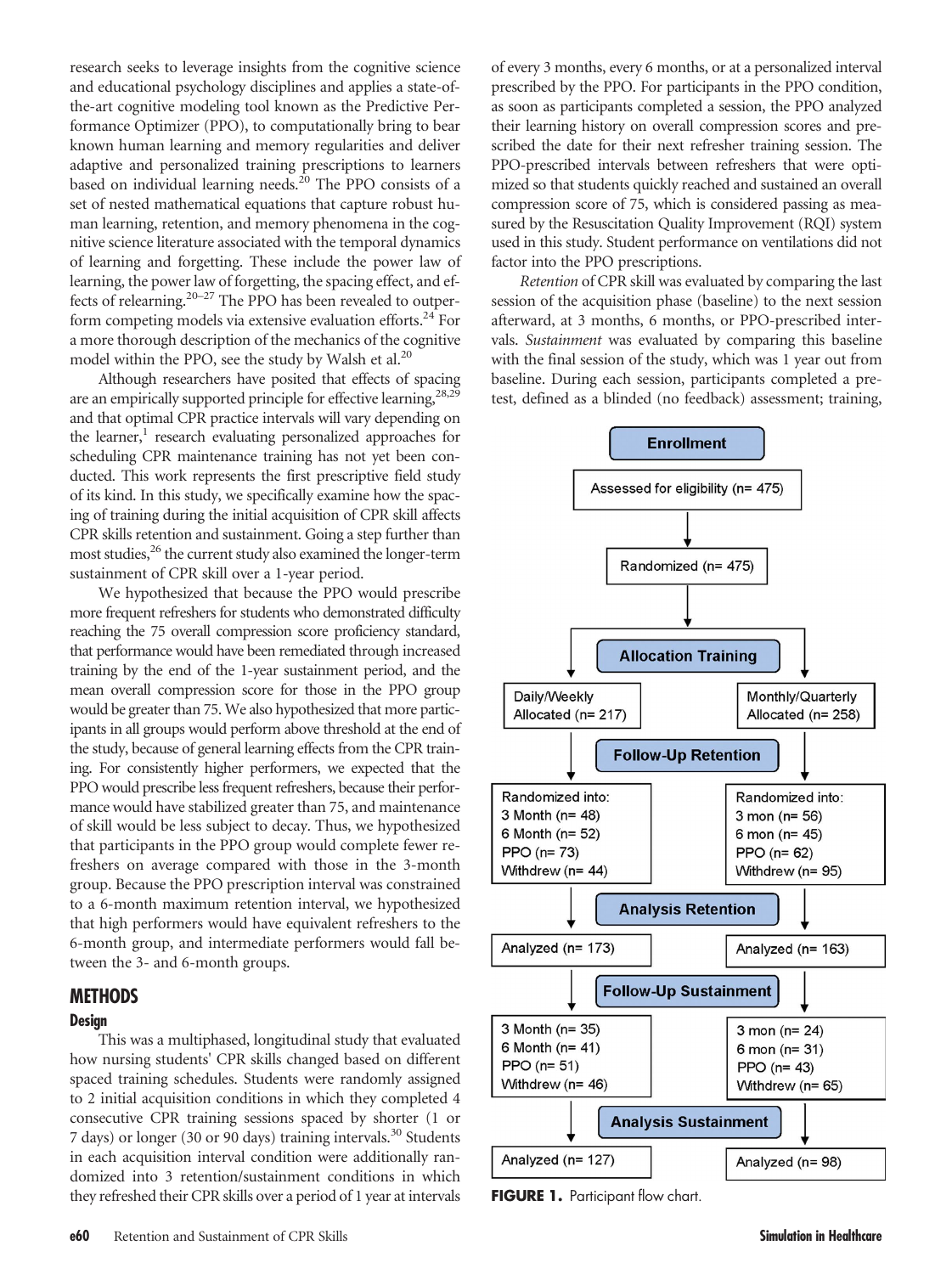defined as the standard RQI-based, dynamically coached assessment; and posttest, defined as a blinded (no feedback) assessment. The RQI system was customized to turn off dynamic coaching and feedback for pretests and posttests. To evaluate changes in CPR skill across sessions, we focused on pretest scores, which allowed us to assess whether students were ready to perform compressions and ventilations after different intervals between sessions. Figure 1 shows the study design.

### **Participants**

A total of 475 nursing students from 10 schools of nursing across the United States began the study. All students were enrolled into the study during the first semester of their nursing program, and they all completed the study while they were still students in the program. Inclusion criteria required that participants be nursing students in the first year of their prelicensure nursing program who received certification in BLS from either the American Heart Association or the American Red Cross. Exclusion criteria included any health condition that prevented participants from performing CPR. The study was approved by the Duke University Health System (Pro00053223), Air Force Research Laboratory (FWR20140115X), Robert Morris University (#20160106357), and Indiana University of Pennsylvania (IRB00004175) Institutional Review Boards (IRBs). The other sites relied on the Duke University Health System IRB approval under the IRB Authorization Agreement for an Individual Protocol.

### Training Intervention

Students trained in CPR on a Laerdal Resusci Anne adult manikin on the RQI mobile training cart. $31$  Each CPR training session began with a pretest in which students performed 60 compressions and 12 bag-mask ventilations without feedback from the manikin (approximately 2 minutes total), followed by a training session where dynamic feedback on their performance was delivered. Students then completed the posttest to measure the quality of their performance without any feedback (same as the pretest).

### Personalized Scheduling of Training

Students in the PPO group were prescribed personalized practice schedules that were optimized based on their overall performance score for compressions.20–<sup>25</sup> The PPO was fit to each participant's data history to create unique learning trajectories based on optimized model parameters associated with individual learning and forgetting rates. The equations and individual parameter values were then used to make out-of-sample predictions of overall compression scores into the future.

The PPO was designed to schedule the timing of refresher training so that students quickly reached and sustained overall compression scores of 75, the RQI minimum proficiency threshold. If a participant's performance had not yet stabilized above the target of 75 for overall compression scores, the PPO scheduled the next training in 7 days, which was the minimum interval. If a participant's performance had stabilized greater than 75, then the PPO predicted when performance was expected to decay to the 75 threshold and scheduled the next training session on this date. The maximum interval for the PPO was 6 months, so if the PPO predicted that performance would drop less than 75 after 6 months, then the date to return was at 6 months from the session that the student just

completed. To not overly burden participants who might struggle to reach and maintain performance at the 75 threshold, the maximum number of training sessions was 10 during the sustainment phase. If the PPO scheduled the next training session beyond the 1-year duration of the study, then performance was scheduled on the date at 1 year. After each PPO session, the PPO reanalyzed all of the performance data from an individual and generated a new prescription for CPR practice and date of the next training session.

### **Measures**

Cardiopulmonary resuscitation performance was measured using the RQI program. The RQI provides composite scores on a scale of 0 to 100 based on the quality of compressions and ventilations. The more the performance varies from the American Heart Association standards, the lower the score.<sup>32</sup>

### **Procedures**

After students agreed to participate in the study and signed a consent form, they were randomly assigned to conditions by selecting cards that contained a unique identification (ID): a number that represented the school code, initial training group [shorter (1 or 7 days) or longer (30 or 90 days)], and reassessment interval (every 3 months, every 6 months, or at a personalized interval prescribed by the PPO). Students used this ID number for logging into the RQI program.

### Sample Size

The sample size was determined based on a power analysis evaluating differences at baseline between initial training intervals of 1 and 7 days compared with 30 and 90 days and at retention and sustainment among the 3-month, 6-month, and PPO groups. Twenty-nine participants per group, or 174 total (29 students per 2 initial training conditions  $\times$  3 retention/sustainment conditions), were required to detect moderate to large effects (Cohen  $d = 0.7$ ) at an  $\alpha$  value of 0.05 and power of 0.75. We expected substantial attrition, especially for the 90-day initial training conditions, which were 21 months in duration. Thus, at the onset of the study, we randomly assigned 140 participants to the 1-, 7-, and 30-day initial training conditions, and 165 to the 90-day group. One year after we started data collection, we evaluated attrition for the number of participants in each group who had completed all 4 sessions to baseline and adjusted recruitment goals accordingly. At the time that we designed the study, the RQI system was relatively new, and we had no evidence from past longitudinal studies to gather strong estimates of expected effect sizes, especially because we modified the RQI program for this study to remove feedback from pretests. As a result, we estimated that the effects would be medium to large.

### Statistical Analysis

Data on participants' CPR skills were collected through RQI and stored in HealthStream's learning management system (HealthStream, Inc, Nashville, TN) and in the Air Force Research Laboratory's MindModeling system.<sup>33,34</sup> A research assistant entered demographic data into Research Electronic Data Capture (REDCap). All data were merged for analyses.

Data were analyzed using the R statistical software (R Core Team, 2019). To determine how spacing manipulations affected overall compression and ventilation scores, we used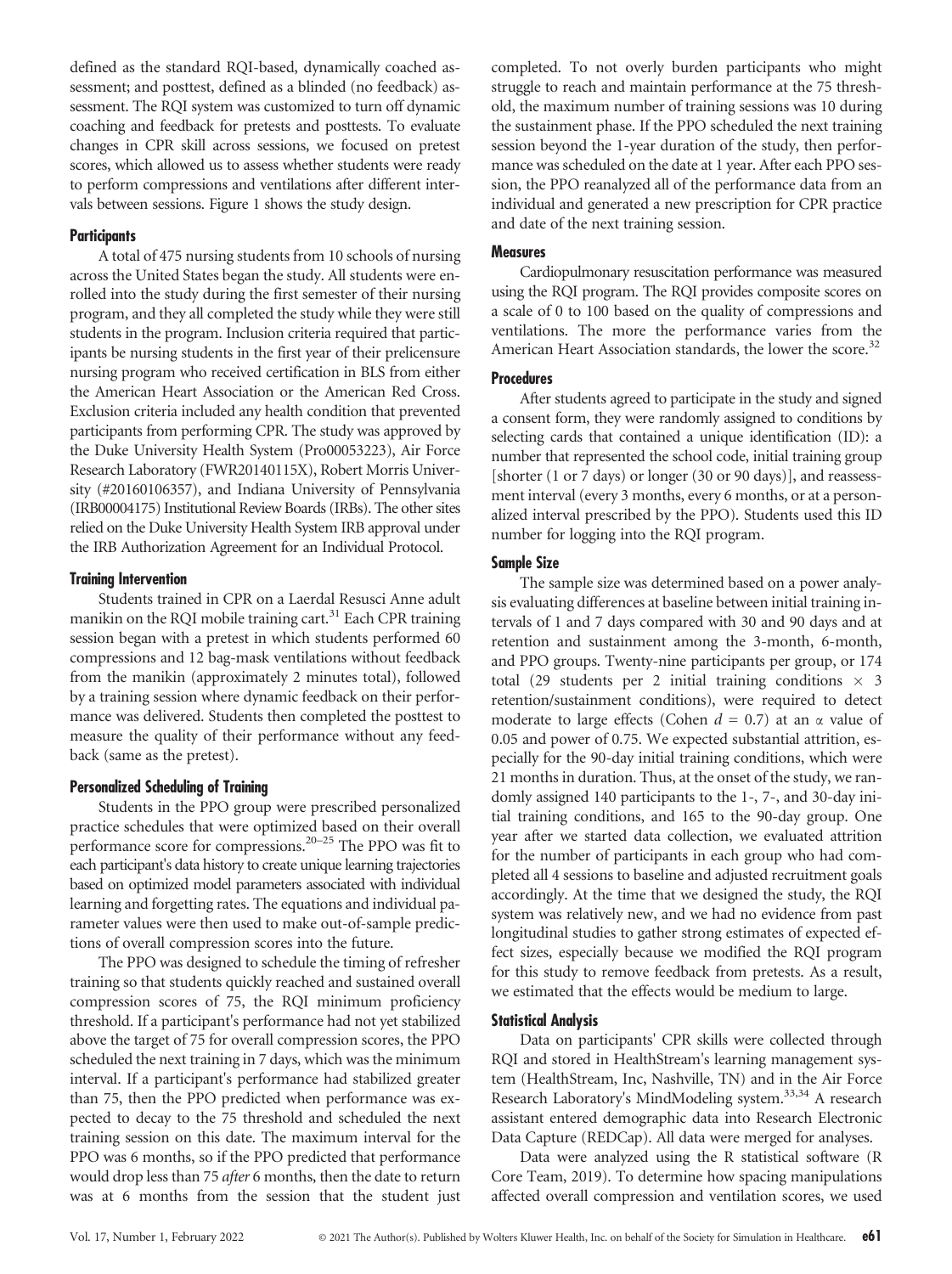the LME4 package to estimate mixed effects models that included acquisition interval, retention/sustainment interval, and session (baseline vs. retention and sustainment) as fixed effects and participant as a random effect. We analyzed the data with a linear mixed model because it accounts for unequal numbers of students across conditions in a repeated measures design. Significance values were estimated with the AFEX (analysis of factorial experiments) package, and effect sizes were estimated with the effect size package. Post hoc contrasts were estimated with the emmeans (estimated marginal means) package. To determine how the variance in scores differed across conditions, we used the Fligner-Killeen test. All significance testing was done at the 0.05 level. Because of the substantial dropout rate between retention and sustainment, separate statistical models estimated retention and sustainment effects.

# RESULTS

Of the 475 nursing students who began the study, 336 completed the retention phase of the study and 225 completed the sustainment phase. Most of the students who withdrew or were lost to follow-up (for retention and sustainment) had graduated from the nursing program before study completion and had moved away or were no longer available. Demographic data are reported on 300 of the 336 participants; there were missing data for 36 participants. Most participants were female ( $n = 267$ ). The mean age was 27.43 (SD = 8.23) years, with a range of 18 to 61 years. There were 13 participants who provided CPR in an actual cardiac arrest during the length of the study and 41 students ( $n = 8$  daily, 13 weekly, 9 monthly, 11 quarterly) who had an additional CPR training, although they were already certified in BLS. There were no significant differences in CPR experience across the groups.

### Retention of Compression Skills

At baseline (the pretest for the last training session), overall compression scores were higher for nursing students whose initial training was spaced by 1 or 7 days relative to those that were spaced by 30 or 90 days ( $F = 7.19$ ,  $df = 1,315$ ,  $P = 0.0077$ ,  $d = 0.30$ ). There were no differences among the 3-month, 6-month, and PPO groups at baseline  $(F = 1.65, df = 2.314,$  $P > 0.05$ ). From baseline to retention, those with 1- or 7-day initial training intervals had a significant decrease in compression scores at 3 months ( $t = 3.92$ ,  $df = 311$ ,  $P < 0.001$ ,  $d = 0.44$ ) or 6 months ( $t = 3.39$ ,  $df = 311$ ,  $P < 0.001$ ,  $d = 0.38$ ). If students' initial training intervals were 30 or 90 days, there was no change from baseline to 3 months ( $t = 0.54$ ,  $df = 311$ ,  $P > 0.05$ ) or 6 months ( $t = 1.33$ ,  $df = 311$ ,  $P > 0.05$ ). For those in the PPO group, there was no change from baseline to retention either for shorter ( $t = 0.088$ ,  $df = 311$ ,  $P > 0.05$ ) or longer  $(t = 0.16, df = 311, P > 0.05)$  initial training groups (Fig. 2). At retention, there were no differences among the groups, regardless of the interval during initial training ( $F = 1.47$ ,  $df = 1$ , 315,  $P > 0.05$ ) or retention ( $F = 0.25$ ,  $df = 2,314$ ,  $P > 0.05$ ).

The distribution of actual retention intervals for students in the PPO group is depicted in Figure 3A (mean = 129,  $SD = 87$ ). The distribution is bimodal, as most intervals were clustered around the minimum and maximum intervals of 7 and 180 days.

### Sustainment of Compression Skills

Students' overall compression scores did not change significantly from baseline (pretests of the last training session) to the end of the 1-year sustainment phase of the study, regardless of whether their initial training was spaced at intervals of 1 or 7 days, or 30 or 90 days ( $F = 1.08$ ,  $df = 1.212$ ,  $P > 0.05$ ), or whether they refreshed their skills every 3 months, every 6 months, or PPO prescribed ( $F = 0.96$ ,  $df = 2,211$ ,  $P > 0.05$ ; Fig. 4). After 1 year, there was no overall difference between participants whose initial training intervals were 1 or 7 and 30 or 90 days ( $F = 1.80$ ,  $df = 1,212$ ,  $P > 0.05$ ). However, students who refreshed with 3-month or PPO-prescribed intervals had overall higher compression scores compared with those who refreshed at 6-month intervals ( $t = 2.59$ ,  $df = 208$ ,  $P = 0.027$ ,  $d = 0.36$ , and  $t = 2.44$ ,  $df = 208$ ,  $P = 0.041$ ,



Acquisition Interval **□** 1+7 Days □ 30+90 Days

FIGURE 2. Mean overall compression scores (blue lines) and boxplots by session [baseline (BI) and retention (Ret)], acquisition interval, and retention interval. Horizontal red line at 75 represents minimum performance target.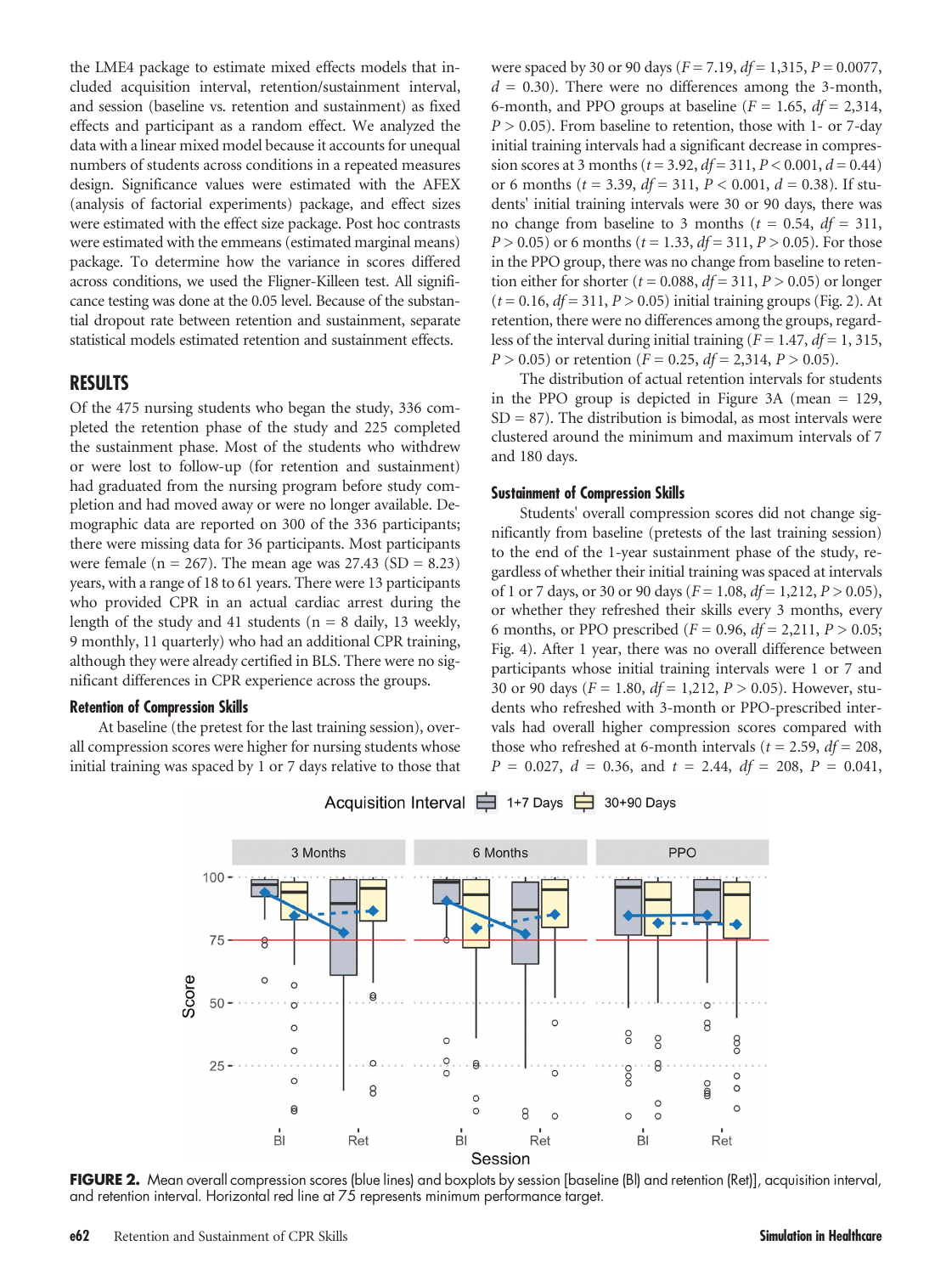

FIGURE 3. Histograms of actual PPO intervals just before retention (A) and sustainment (B).

 $d = 0.34$ , respectively). There was no difference between the PPO and the 3-month group ( $t = 0.46$ ,  $df = 208$ ,  $P > 0.05$ ).

The approach used in this study to personalize learning was not to maximize participants' overall compression scores at 100. Rather, the PPO was designed to prescribe personalized training schedules such that individual learners quickly reached and maintained performance at or above the RQI threshold of 75 on compressions, thereby minimizing time spent below threshold. Thus, in addition to comparing mean performance of the PPO group relative to the fixed 3- and 6-month schedules, we also compared the distribution of scores among the groups, as depicted through boxplots in Figure 4. At baseline, the variance in students' overall compression scores was smaller when initial training was spaced by 1 or 7 days compared with 30 or 90 days (15.23,  $df = 1, P < 0.001$ ). There were no overall differences in variances among the 3-month, 6-month, and

PPO groups (2.90,  $df = 2$ ,  $P > 0.05$ ) at baseline. From baseline to the end of the study, if students initial training was 1 or 7 days, there was an increase in variance among students whose refreshers were spaced by 3 months (7.78,  $df = 1$ ,  $P = 0.0052$ , but there was no difference for the 6-month  $(2.31, df = 1, P > 0.05)$  or PPO  $(50, df = 1, P > 0.05)$  groups. If students' initial training was 30 or 90 days, there was no change from baseline to sustainment for the 3-month (0.044,  $df = 1, P > 0.05$ , 6-month (0.34,  $df = 1, P > 0.05$ ), or PPO (1.39,  $df = 1$ ,  $P > 0.05$ ) groups. After 1 year, compression scores for students whose initial training was 1 or 7 days had less variance than the 30- or 90-day group (7.13,  $df = 1$ ,  $P = 0.0076$ . Finally, after 1 year, the PPO group had less variance compared with the 3-month (6.23,  $df = 1$ ,  $P = 0.013$ ) and 6-month (11.19,  $df = 1$ ,  $P < 0.001$ ) groups, but there was no difference between the 3- and 6-month groups (0.74,  $df = 1$ ,



Acquisition Interval **□** 1+7 Days □ 30+90 Days

FIGURE 4. Mean overall compression scores (blue lines) and boxplots by session [baseline (BI) and sustainment (Sus)], acquisition interval, and retention interval. Horizontal red line at 75 represents minimum performance target.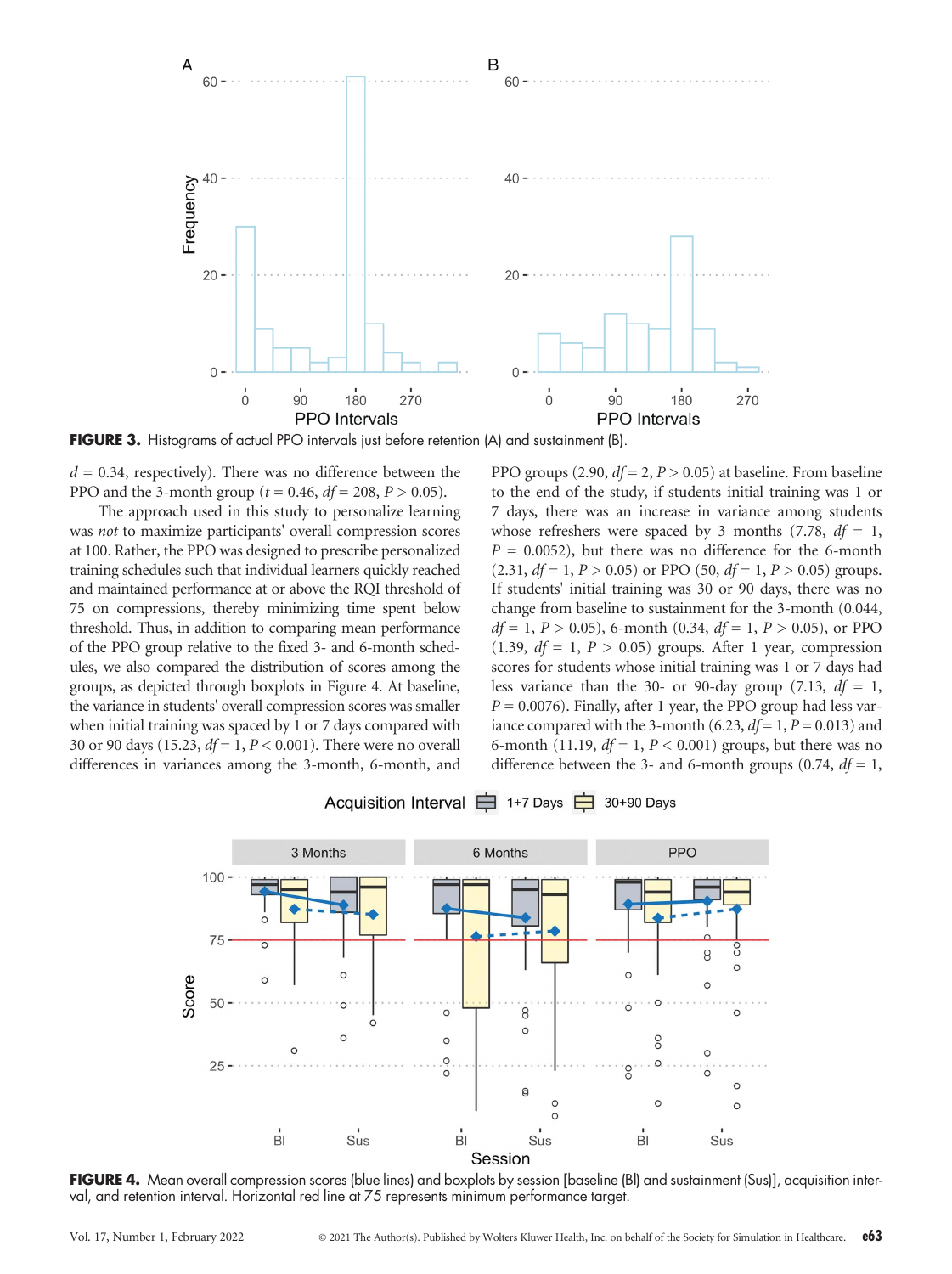$P > 0.05$ ). In Figure 4, see that the boxes and whiskers for the PPO groups, which represent the spread of the data, are above the RQI 75 threshold, whereas the boxes and whiskers for the 3- and 6-month groups extend less than 75.

In addition to comparing the means and variances of overall compression scores across the 1-year sustainment period, we also compared the number of refreshers during this period and the intervals between refreshers. Over the 1-year sustainment phase of the study, participants in the 3- and 6-month groups returned for 4 and 2 sessions, respectively. The actual intervals were consistent with the design, with average intervals of 95 (SD = 26.3) and 184 (SD = 34.2) days for the 3- and 6-month groups, respectively. Participants in the PPO group returned for an average of 3.28 sessions, with 52% of these participants returning for a minimum of 2 sessions, 33% returning for 3 to 4 sessions, 10% returning for 5 to 9 sessions, and 4% returning for the maximum 10 sessions. Thus, only 14% of the participants in the PPO condition were prescribed more sessions than those in the 6-month condition. The average interval for the PPO group over 1 year was 108 days ( $SD = 82$ ). Figure 3B shows the distribution of actual intervals for the PPO group on the final interval of the study, just before the final session. The modal interval was 180 days.

### Retention of Ventilation Skills

At baseline, overall ventilation scores were higher for those whose initial training was spaced 1 or 7 days compared with those spaced 30 or 90 days ( $F = 20.33$ ,  $df = 1,317$ ,  $P < 0.001$ ,  $d = 0.51$ ; Fig. 5). From baseline to retention for the 3-month, 6-month, and PPO groups, ventilation scores decreased significantly when initial training intervals were 1 or 7 days ( $t = 6.84$ ,  $df = 317$ ,  $P < 0.001$ ,  $d = 0.77$ ), but there was no change when training intervals were 30 or 90 days  $(t = 0.61, df = 317, P > 0.05)$ . At retention, overall there were no significant differences in ventilation scores between students whose initial training was 1 or 7 days compared with

30 or 90 days ( $F = 2.29$ ,  $df = 1,317$ ,  $P > 0.05$ ). However, students did better overall after 3 months compared with 6 months ( $t = 3.46$ ,  $df = 316$ ,  $P = 0.0018$ ,  $d = 0.39$ ), but not compared with the PPO group ( $t = 2.11$ ,  $df = 316$ ,  $P > 0.05$ ).

### Sustainment of Ventilation Skills

Similar to compressions, from baseline to the end of 1 year, there were no differences for students whose initial training interval was 1 or 7 days and who refreshed every 3 months  $(t = 0.45, df = 208, P > 0.05)$  or by PPO-prescribed intervals ( $t = 0.80$ ,  $df = 208$ ,  $P > 0.05$ ), but scores decreased for those who only refreshed at 6-month intervals ( $t = 4.80$ ,  $df = 208$ ,  $P < 0.001$ ,  $d = 0.67$ ; Fig. 6). For students whose initial training interval was longer, ventilation scores also showed no change from baseline to sustainment for all intervals: 3 months ( $t = 1.60$ ,  $df = 208$ ,  $P > 0.05$ ), 6 months ( $t = 0.88$ ,  $df = 208$ ,  $P > 0.05$ ), and PPO ( $t = 0.42$ ,  $df = 208$ ,  $P > 0.05$ ). At the end of the study, there were no overall differences between students with shorter and longer training intervals ( $F = 0.055$ ,  $df = 1$ , 212,  $P > 0.05$ ). However, after 1 year, students who refreshed every 3 months had overall higher ventilation scores than those with 6-month intervals  $(t = 3.82,$  $df = 211$ ,  $P < 0.001$ ,  $d = 0.53$ ), but there was no difference compared with the PPO group ( $t = 2.04$ ,  $df = 211$ ,  $P > 0.05$ ).

## **DISCUSSION**

Nursing students completed 4 initial RQI training sessions spaced by days (1 or 7) or months (1 or 3) to create 4 different training interval conditions. Training at shorter intervals resulted in higher compression and ventilation scores at the end of this training period.<sup>30</sup> Taking this as baseline, we then assessed retention at intervals of 3 months, 6 months, and PPO prescribed and saw the advantage of shorter spacing during initial training disappear. Finally, we assessed the longer-term sustainment of compression and ventilation skills, comparing baseline with the end of a 1-year period where refreshers were spaced by 3 months, 6 months, or PPO prescribed. For both



FIGURE 5. Mean overall ventilation scores (blue lines) and boxplots by session [baseline (BI) and retention (Ret)], training interval, and retention interval. Horizontal red line at 75 represents minimum performance target.

Acquisition Interval **□** 1+7 Days □ 30+90 Days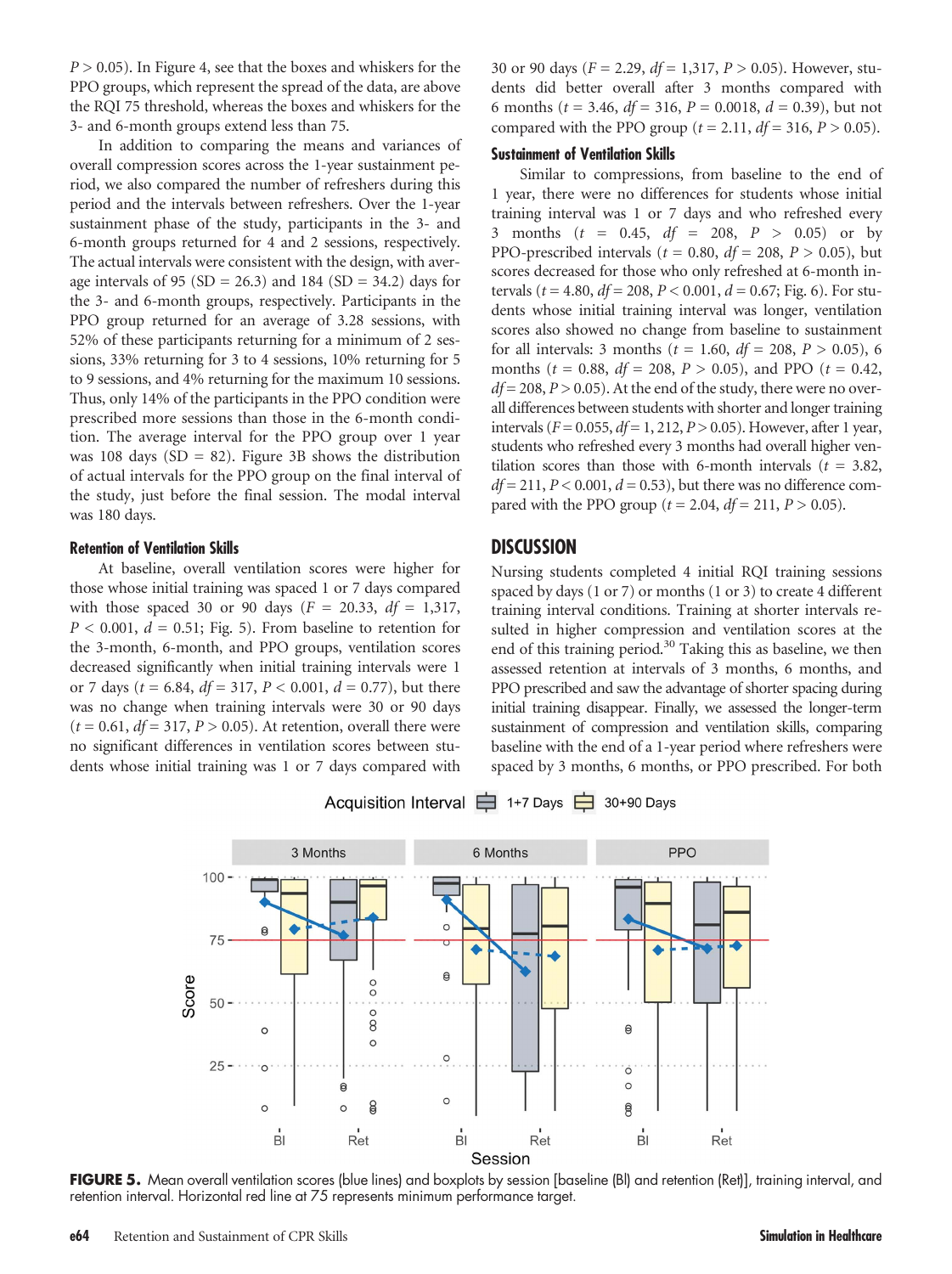# Acquisition Interval **□** 1+7 Days □ 30+90 Days



FIGURE 6. Mean overall ventilation scores (blue lines) and boxplots by session [baseline (Bl) and sustainment (Sus)], training interval, and sustainment interval. Horizontal red line at 75 represents minimum performance target.

compressions and ventilations, after 1 year, there was no difference between those whose initial training was spaced by shorter or longer intervals. Overall, however, at the end of the study, compression scores were higher for students who refreshed at 3-month or PPO-prescribed intervals compared with 6-month intervals, and ventilation scores were higher for students who refreshed at 3-month compared with 6-month intervals. For both compressions and ventilations, after 1 year, there was no difference between 3-month and PPO-prescribed intervals.

Taken together, these results suggest that CPR learning trajectories across time may be accelerated by first spacing training sessions by days and then expanding to longer intervals for skill refresher. Cardiopulmonary resuscitation training managers should consider having initial onboarding spaced over several days or weeks, rather than fixing training refreshers at standard 3-month intervals, which is the current RQI approach. Results in the psychological science literature suggest training schedules that gradually expand over time may be more effective than fixed schedules. The theoretical rationale is that expanding schedules—refreshing skills over successively longer periods of time—continue to challenge learners by maintaining desirable difficulty, which leads to more stable learning.<sup>35,36</sup> In the CPR literature, the current study is unique as we know of no other research comparing the initial acquisition and retention of CPR skills, followed by a longer-term period assessing the sustainment of these skills.

The current research is also unique in exploring personalized scheduling of CPR training. Results suggest that for compressions, the PPO and 3-month groups resulted in comparable levels of mean performance at the end of the study, and both were better than the 6-month group. For all 3 groups, average performance on compressions was above the 75 RQI threshold after 1 year of sustainment retraining. However, the PPO methodology was not designed to maximize average compression scores. Rather, the PPO was used

to help students quickly *acquire* and *maintain* an overall compression score of 75, RQI's minimum passing threshold. For higher performing students (eg, those who reached a stable level of performance greater than 75), the PPO prescribed fewer training sessions. Figure 4 illustrates this by revealing the box and whiskers spread of compression scores at sustainment for the PPO group fall greater than 75. This suggests that the PPO managed training delivery as intended. Moreover, analyses show that the variance for those in the PPO group was significantly smaller than variances in the fixed interval, 3-month, and 6-month groups where the spread of scores fell less than 75. These results suggest that the personalized PPO approach managed risk of performing below the target proficiency level better than 3- and 6-month fixed training schedules.

Furthermore, personalized training did not come with an increased number of refreshers relative to the 3- and 6-month fixed conditions. On average, the PPO prescribed 3.28 sessions, even as the minimum number of sessions for the PPO group was 2. Only 14% of the subjects were prescribed more than 4 refresher sessions. These results suggest that the PPO may reduce the overall cost for learners in time that they spend on CPR retraining and demonstrates the fact that a one-sizefits-all approach to scheduling CPR training is both inefficient (for high performers) and potentially ineffective (for lower performers requiring additional practice).

The potential value of a personalized scheduling tool like the PPO is not limited to CPR training. We have several ongoing research projects that explore the application value of the PPO for skills maintenance in other medical domains and tasks, including laparoscopic surgery, trauma assessment, advanced cardiac life support, and intracranial pressure monitoring,<sup>25</sup> and we are exploring the cognitive component of knowledge acquisition and sustainment for trauma assessment and triage using virtual, computer-based learning platforms. We are also applying the PPO to other complex training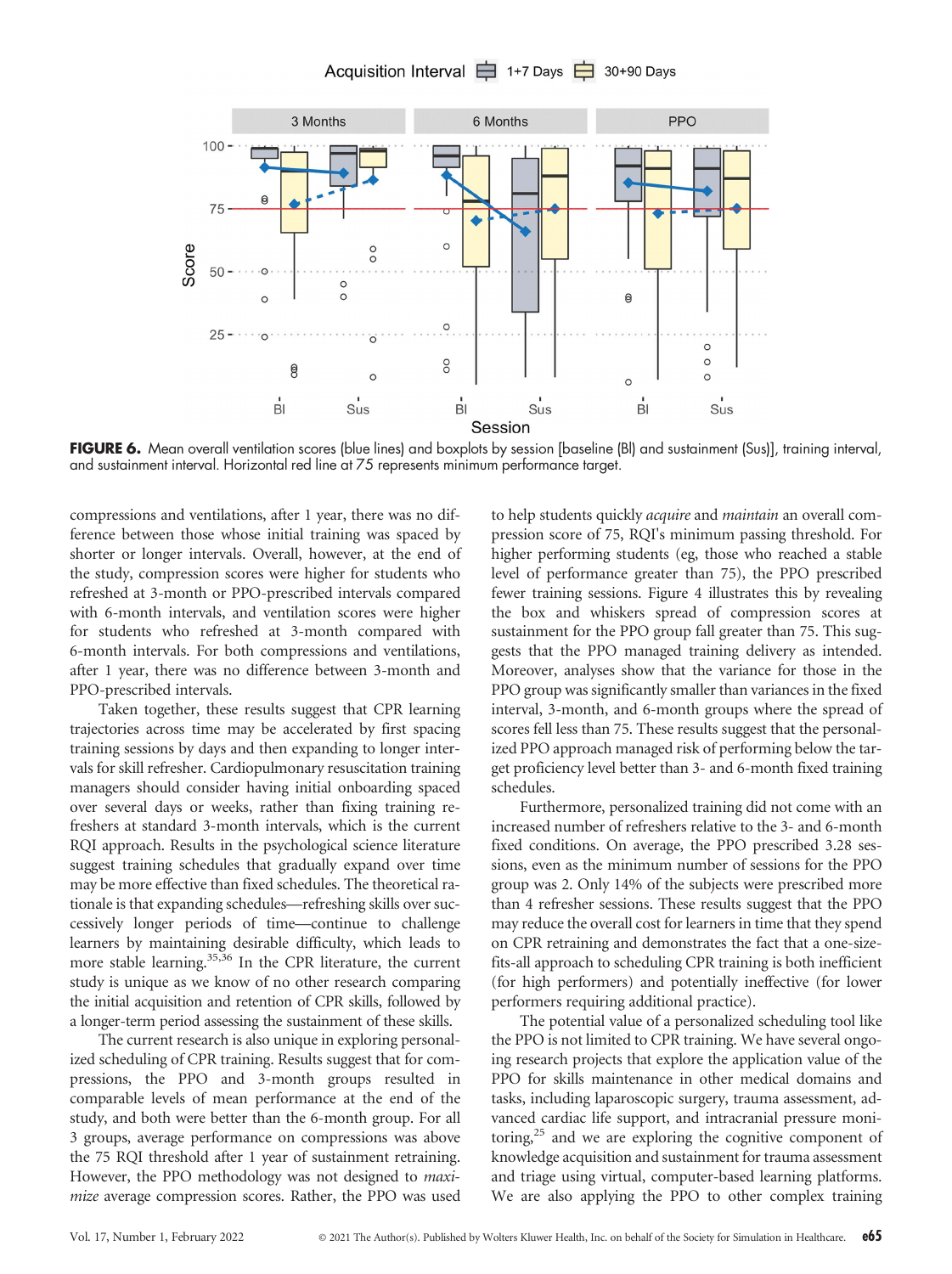domains, including linguist training, aircraft piloting, and aircraft maintenance. We have found that the PPO works well when optimizing the scheduling of training in domains where the consequences of not maintaining proficiency are high, opportunities for practice are low, and performance metrics and assessments are as objective, quantitative, and discriminative as possible.<sup>25</sup> In addition, we are extending PPO's capabilities beyond scheduling prescriptions for optimal timing of training refreshers, moving toward a broader intelligent tutoring system platform, capable of recommending optimal remediation content based on identified student performance lapses, and integrating performance input from both manikin and virtual learning environments to determine the optimal training curricula for individual learners. This would allow for greater opportunity and flexibility for learners to hone in on problem areas and deliberately practice specific components of larger tasks.

### **Limitations**

Results presented in the current research provide promising evidence for the value of personalized training technologies like the PPO over existing one-size-fits-all, calendar-based scheduling approaches that are commonly used in healthcare training. However, more research is needed to determine the benefits and costs of these personalized training technologies in practical settings, the logistics of implementing them on a larger scale, and how to seamlessly integrate them with training simulation platforms such as RQI.

Several design decisions related to the implementation of the PPO for this study limit the generalizability of our findings. First, the PPO prescribed the refresher training schedules based on overall compression scores. Ventilation scores did not factor into the PPO predictions, but results show that the rate of skill acquisition is much slower with ventilations and performance is much more variable. Future research on personalized CPR training should look to personalized training using a composite measure that combines both compressions and ventilations to deliver a training prescription. Second, the PPO prescribed training to help participants acquire and maintain the RQI overall compression score threshold of 75. For mastery of CPR skills, future research should explore whether this threshold should be higher. Third, the PPO was bounded by a maximum prescription interval of 6 months, although model prescriptions predicted that students would not need to return at that time. Many students consistently displayed high compression scores, and it would be interesting to see whether the maximum interval could be extended without degradation of performance or loss to PPO's predictive validity. Fourth, the administrative load was relatively high for scheduling and managing retention intervals prescribed to the day, with a minimum interval of 7 days. For scale, future research should explore different approaches to scheduling that reduce the logistical load to find the optimal balance between scheduling fidelity and potential risk reduction. Ultimately, training managers will need to make decisions regarding the logistics for effectively using personalized learning tools like the PPO. Fifth, the study was conducted with nursing students. Additional research is needed to determine whether the results generalize to practicing health care

providers. Finally, there was substantial dropout between retention and sustainment, which may limit interpretation of a direct comparison of retention and sustainment. However, exit interviews with students who dropped out suggest that most did so because they were graduating and moving away.

## **CONCLUSIONS**

For acquiring and sustaining high-level CPR skills in a shorter timeframe, these results combined with previously published literature<sup>1</sup> suggest that a 2-phase schedule may be most effective, with an initial training phase consisting of trainings spaced by days, followed by a longer-term sustainment phase with refreshers spaced by months. Furthermore, personalized training schedules seem warranted given the degree of scheduling variability in PPO user prescriptions and the reduced variability in PPO group overall compression scores. This implies that use of the PPO for the personalized retention of CPR skills would allow for efficiency in training time and resources for higher performers and more effective acquisition and retention of CPR skills for lower or intermediate-level performers, who require a different dose of training compared with what any fixed training intervals could provide.

### **REFERENCES**

- 1. Cheng A, Nadkarni VM, Mancini MB, et al. Resuscitation education science: educational strategies to improve outcomes from cardiac arrest: a scientific statement from the American Heart Association. Circulation 2018;138(6):e82–e122.
- 2. Christenson J, Andrusiek D, Everson-Stewart S, et al. Chest compression fraction determines survival in patients with out-of-hospital ventricular fibrillation. Circulation 2009;120(13):1241–1247.
- 3. Idris AH, Guffey D, Pepe PE, et al. Chest compression rates and survival following out-of-hospital cardiac arrest. Crit Care Med 2015; 43(4):840–848.
- 4. Larribau R, Deham H, Niquille M, Sarasin FP. Improvement of out-of-hospital cardiac arrest survival rate after implementation of the 2010 resuscitation guidelines. PLoS One 2018;13(9):e0204169.
- 5. Meaney PA, Bobrow BJ, Mancini ME, et al. Cardiopulmonary resuscitation quality: [corrected] improving cardiac resuscitation outcomes both inside and outside the hospital: a consensus statement from the American Heart Association. Circulation 2013;128(4):417–435.
- 6. Talikowska M, Tohira H, Finn J. Cardiopulmonary resuscitation quality and patient survival outcome in cardiac arrest: a systematic review and meta-analysis. Resuscitation 2015;96:66–77.
- 7. Wolfe H, Zebuhr C, Topjian AA, et al. Interdisciplinary ICU cardiac arrest debriefing improves survival outcomes. Crit Care Med 2014; 42(7):1688–1695.
- 8. Cheng A, Rodgers DL, van der Jagt É, Eppich W, O'Donnell J. Evolution of the pediatric advanced life support course: enhanced learning with a new debriefing tool and web-based module for pediatric advanced life support instructors. Pediatr Crit Care Med 2012;13(5):589–595.
- 9. Kardong-Edgren S, Oermann MH, Odom-Maryon T. Findings from a nursing student CPR study: implications for staff development educators. J Nurses Staff Dev 2012;28(1):9–15.
- 10. Lin Y, Cheng A, Grant VJ, Currie GR, Hecker KG. Improving CPR quality with distributed practice and real-time feedback in pediatric healthcare providers - a randomized controlled trial. Resuscitation 2018;130:6–12.
- 11. Oermann MH, Kardong-Edgren S, Odom-Maryon T, et al. Deliberate practice of motor skills in nursing education: CPR as exemplar. Nurs Educ Perspect 2011;32(5):311–315.
- 12. Oermann MH, Kardong-Edgren SE, Odom-Maryon T, Roberts CJ. Effects of practice on competency in single-rescuer cardiopulmonary resuscitation. Medsurg Nurs 2014;23(1):22–28.